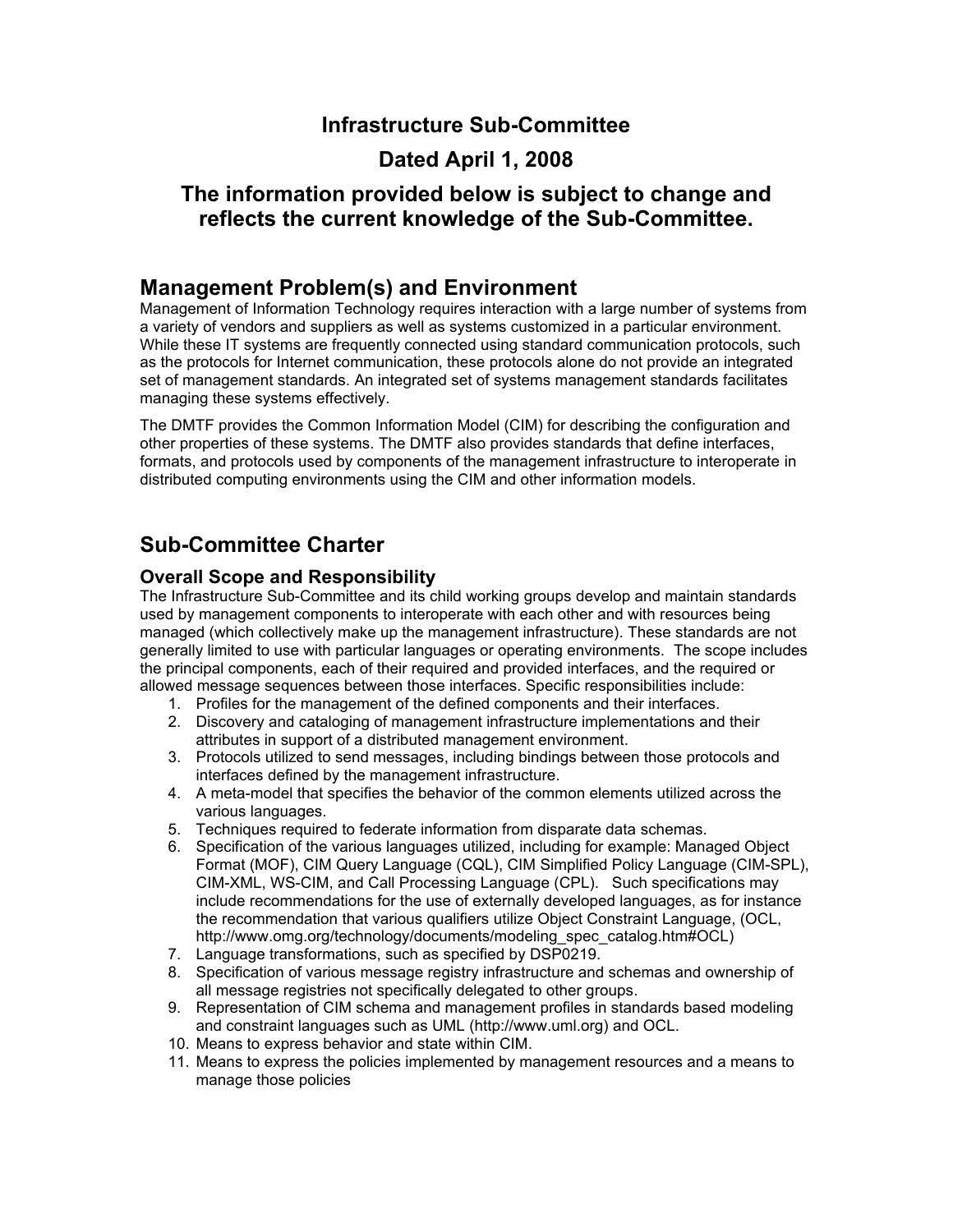The sub-committee works with the Schema SC to define schema required for management of the defined components and their interfaces. Schema developed as part of this activity must be approved by the Schema SC before it can become part of a standard developed by this subcommittee.

Within its scope, the sub-committee also:

- 1. Gathers requirements affecting its work output.
- 2. Provides consultation and advice, including recommending best practices, to other organizations within the DMTF.
- 3. Identifies and establishes relationships with other organizations to accelerate the adoption of DMTF specifications and technology in the marketplace and enhance the DMTF work to avoid duplication of efforts and to create a coherent management interface for the consumer. These two-way alliances are used to align DMTF specifications with standards defined in those groups, and to provide feedback or receive guidance on use of those standards, The current relationships with other organizations are listed below in the section titled "Alliance Partnerships"

#### **Alliance Partnerships**

The Sub-Committee maintains alliances with:

- The Network Applications Consortium (NAC) for the purpose of enhancing alignment with CIM and other DMTF specifications
- The OASIS (Organization for the Advancement of Structured Information Standards) for the purpose of advancing CIM and other DMTF specifications in the area of Web services. There is a further alliance specifically with the OASIS WSDM (Web Services Distributed Management) Technical Committee to utilize WSDM to carry CIM-based data.
- The Open Group for the purpose of sharing implementation experience of and component architectures for WBEM technologies.
- The SNIA for the purpose of ongoing coordination of the Management Protocol and Management Application Working Groups.
- The Open Grid Forum for the purpose of advancing CIM in the area of Grid services and to align DMTF specifications with grid services models as they evolve.
- The OMG (Object Management Group) for the purpose of enhancing the overall alignment of CIM, WBEM and other DMTF specifications with the UML specification.
- The W3C (World Wide Web Consortium) for the purpose of advancing CIM and other DMTF specifications in the area of Web services. This alliance should also be used to align DMTF specifications with standard Internet and Web service protocols and provide feedback or receive guidance on use of those protocols.
- The TMF (TeleManagement Forum) for the purpose encouraging better alignment and coordination in information modeling.

### **Reliance/Coordination with other WG Models**

The sub-committee coordinates its work with the Platform Sub-Committee and the Schema Sub-Committee.

The sub-committee coordinates its work with its child working groups, and with other DMTF working groups, as required.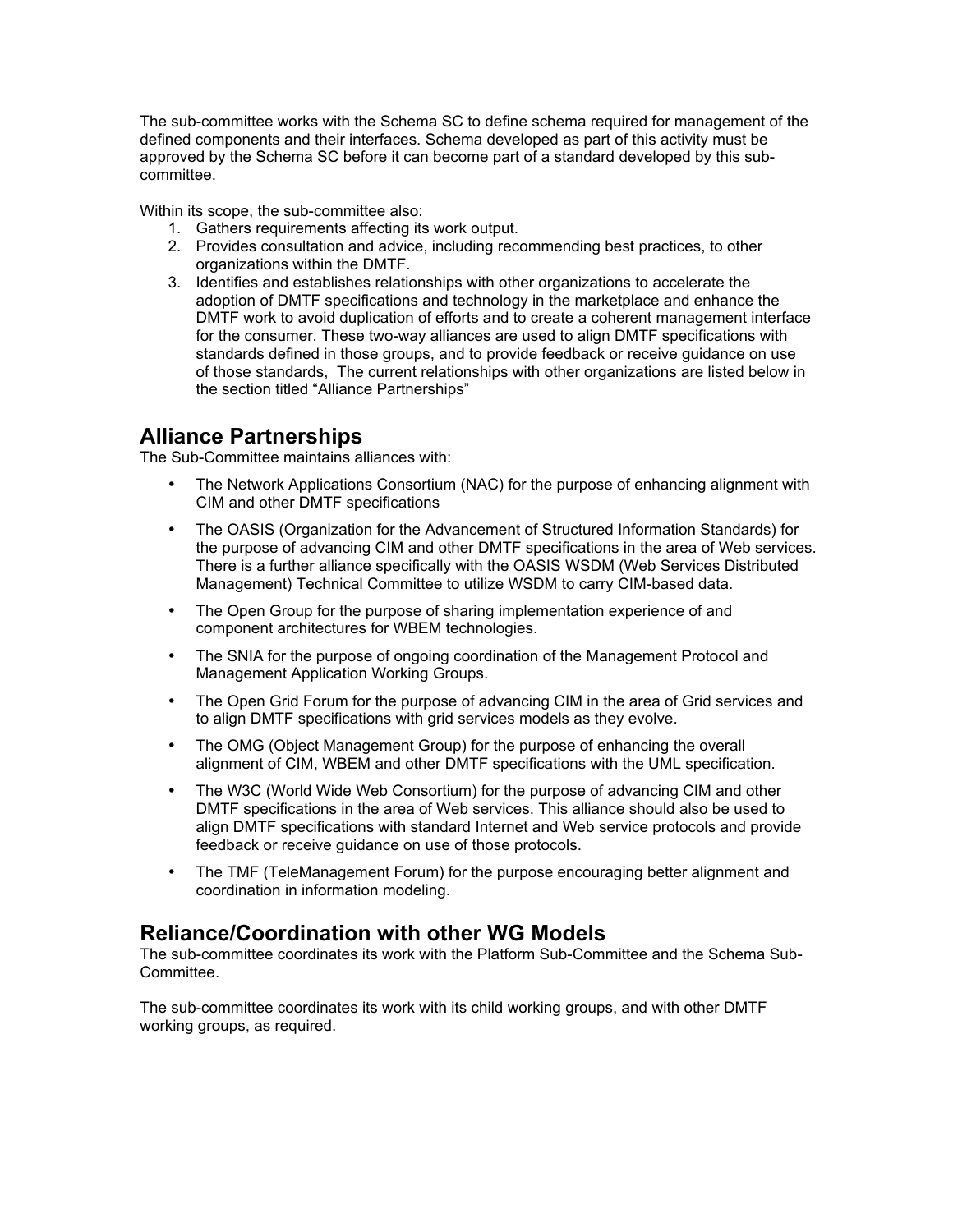# **Prior Work**

The Infrastructure Sub-Committee is responsible for the ongoing maintenance of the following specifications. Additional specifications may be listed within the various working groups under the sub-committee. A complete list of all specifications is found in .../DSPLIST.html.

- DSP0004 CIM Infrastructure Specification
- DSP0200 Specification for CIM Operations over HTTP
- DSP0201 Specification for the Representation of CIM in XML
- DSP0202 CIM Query Language Specification
- DSP0203 CIM DTD
- DSP0205 WBEM Discovery
- DSP0206 WBEM SLP Template
- DSP0207 WBEM URI Specification
- DSP0210 CIM-XML Test Specification
- DSP0211 CIM-XML White Paper
- DSP0212 DMTF Standard Error Messages
- DSP0213 DMTF BNF Specification
- DSP0219 UML 2.0 Profile for CIM
- DSP0220 Meta-Elements of CIM
- DSP0221 CIM Managed Object Format
- DSP1000 WBEM Profile Template
- DSP1001 Management Profile Specification Usage Guide
- DSP1003 Policy Profile Specification
- DSP1033 Profile Registration Profile
- DSP2011 Standard Messages Whitepaper

### **Current Work – Overview, Deliverables and Timeline**

See the charters of the child working groups and the Subcommittee Website for specific deliverables and timelines.

# **DMTF Contacts**

Chairs can be contacted at infrastructure-sc-chair@dmtf.org